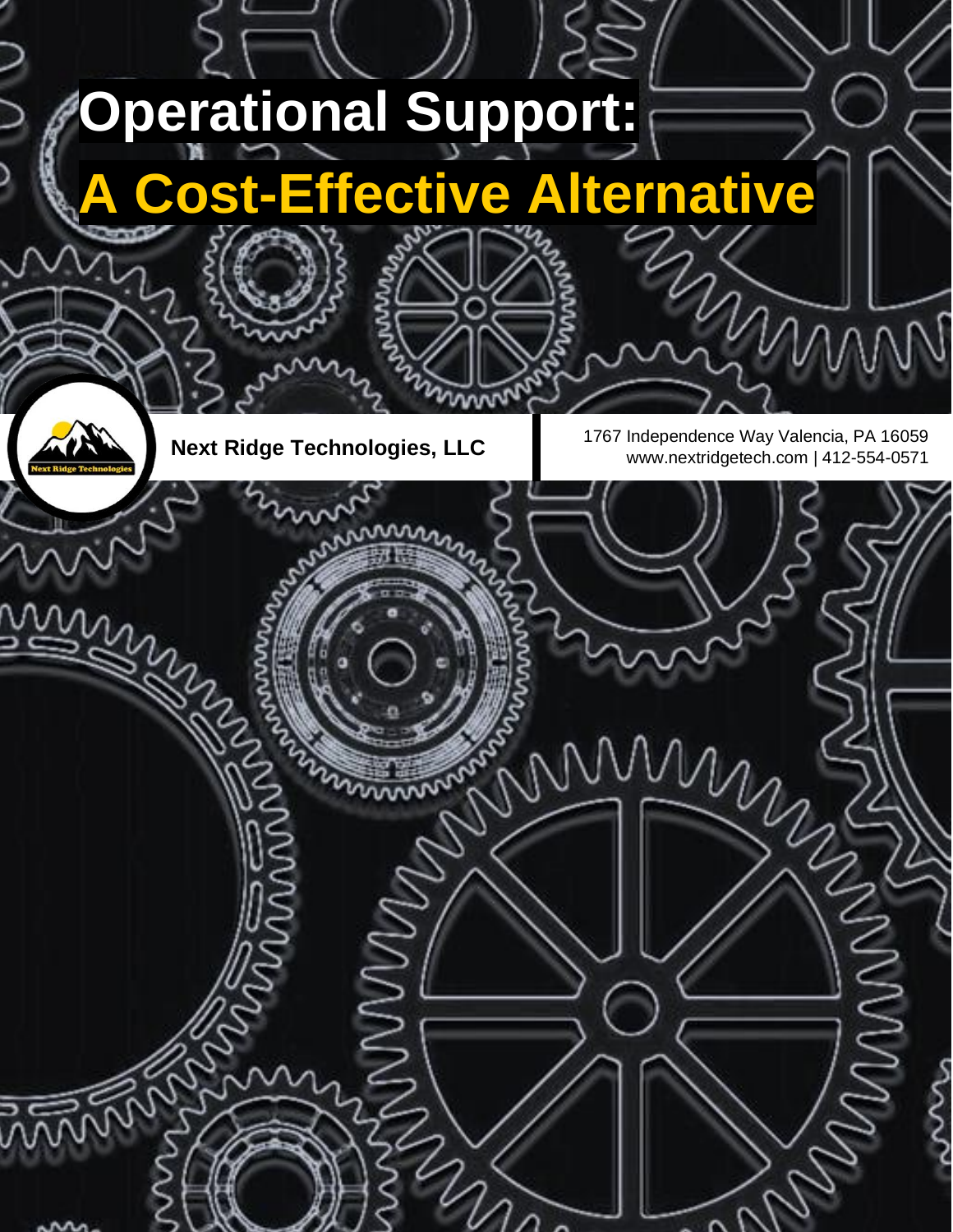## **The Problem**

The COVID-19 pandemic has put small businesses in a difficult position with respect to resource capacity, uncertainty, and finding the right skillsets for the job. These challenges can result in being short-handed to perform essential functions such as operations, quality, and supply chain management. Employees may be serving in functions that are not aligned with their respective core competencies or are stretched too thin. These circumstances are difficult and can lead to a vicious cycle of critical errors, low employee morale, and higher employee turnover. Unfortunately, businesses may not be in a financial position to address these challenges and hire employees right now. Doing so will increase overhead and tie the business to longer range commitments that do not coincide with the current business environment.

### **The Solution**

Next Ridge Technologies has the experience to support your organization as you transition through these difficult times and beyond. We can provide an affordable alternative to support essential functions such as operations, quality, and supply chain management activities. Our experience in these areas enables us to provide you the resource capacity you need without increasing your overhead costs. We can serve as your operations, quality, or supply chain department or simply in a role to support ongoing functions. We can also integrate into your current function, work with you to develop solutions for improved efficiencies, or both. Included below are areas where we can begin providing your organization the support it needs. Give us a call to start customizing a solution that best supports your business.

# **The Toolkit**

Next Ridge Technologies has experience working for a variety of businesses in operations, engineering, project management, quality, and supply chain functions. Examples of industries served include nuclear, aerospace, defense, oil and gas, power generation, medical device, and many others. We have taken those experiences and wrapped them into a toolkit to support the essential functions of your business. The functions are organized into operations, quality, and supply chain management areas. If you cannot find an offering that specifically meets your needs, give us a call to see if it is something that we can support.